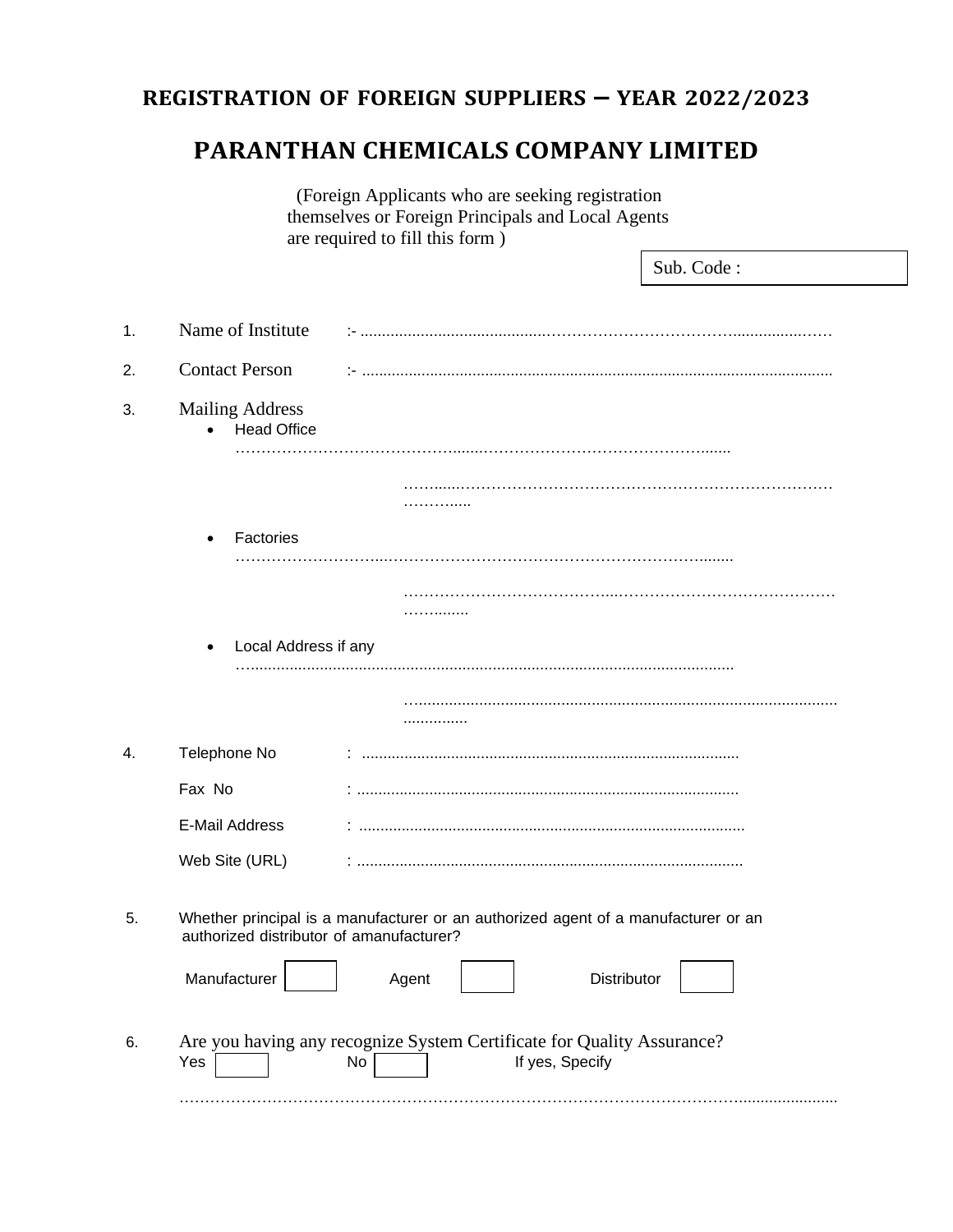7. Are you associated with other Companies or Group of Companies? If so please give particulars. ........................................................................................................................................................

......................................................................................................................................................

8. Are you a agent for recognized Foreign

Manufacturer? Yes / NoIf "yes" given details.

| Name of Manufacturer | Type of Product |
|----------------------|-----------------|
|                      |                 |
|                      |                 |
|                      |                 |
|                      |                 |
|                      |                 |

- 9. If the applicant is a local agent of a foreign supplier (manufacturer or authorized agent / distributor of the manufacturer) original letter giving **Power of Attorney** issued by the Chief Executive Officer of the principal should be attached (Faxes, telexes, photocopies will not be accepted at all).
- 10. Mark your Goods/Services offered.

### **1.0 Industrial Chemicals**

- 1.1 Liquid Chlorine
- 1.2 Caustic Soda Flakes
- 1.3 Hydrochloric Acid
- 1.4 Poly Aluminum Chloride
- 1.5 Allum
- 1.6 Hydrated Lime
- 1.7 Bleaching Powder
- 1.8 Soda Ass
- 1.9 Other Chemicals

### 2.0 **Brand New Cylinders**

- 2.1 Brand New 1000kg Chlorine Cylinders
- 2.2 Brand New 900kg Chlorine Cylinders
- 2.3 Brand New 68kg Chlorine Cylinders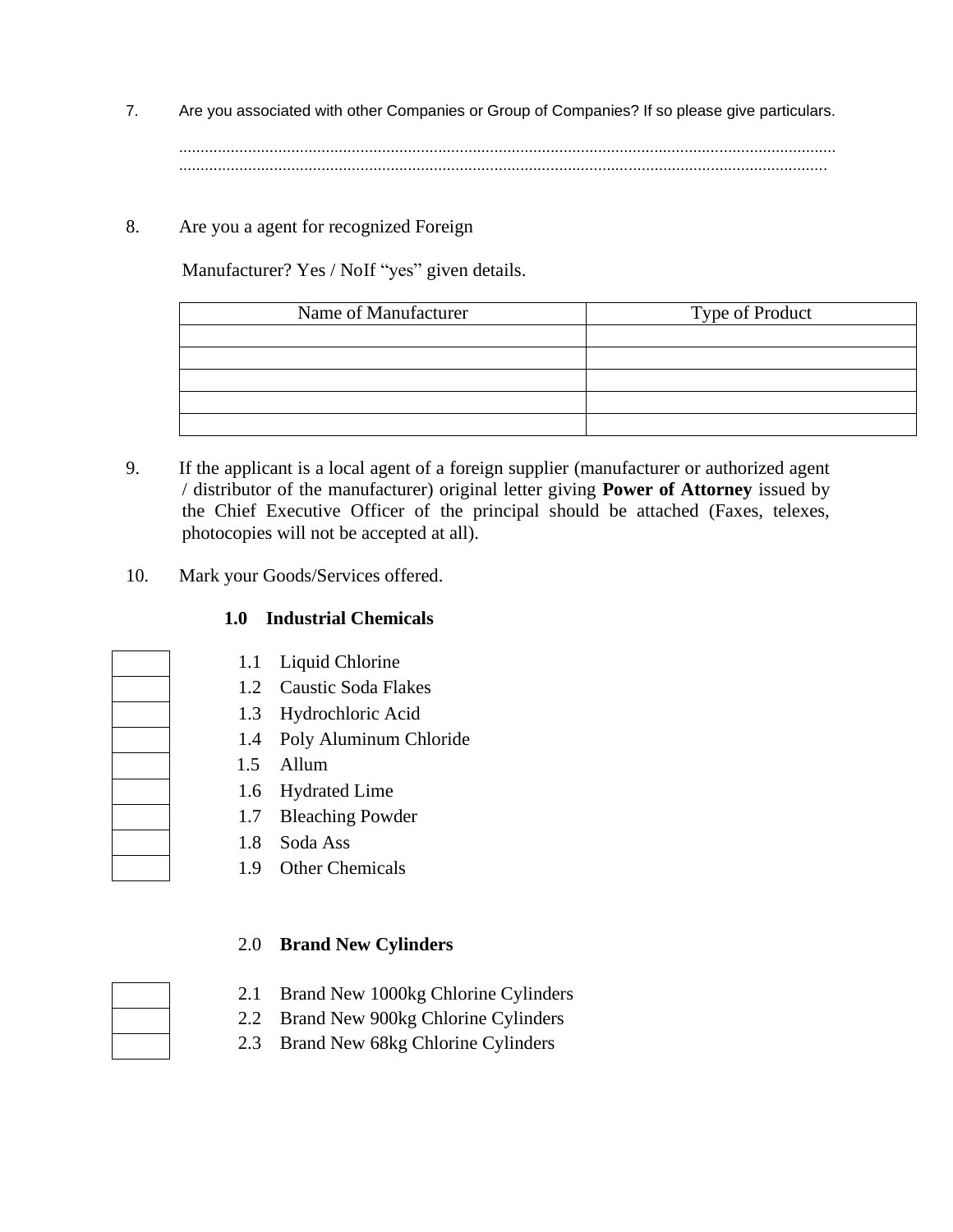#### 3.0 **Other Equipment's and Cylinder maintenance items**

3.1 Chlorine Valve and Spindles

# **If there is a Local Agent**

| 11.                             |                                   |                  |  |  |  |  |
|---------------------------------|-----------------------------------|------------------|--|--|--|--|
| 12.                             | <b>Contact Person</b>             |                  |  |  |  |  |
| 13.                             | <b>Mailing Address</b>            | ÷                |  |  |  |  |
|                                 |                                   |                  |  |  |  |  |
|                                 |                                   |                  |  |  |  |  |
| 14.                             | Telephone No<br><b>Contractor</b> |                  |  |  |  |  |
|                                 | Fax No                            |                  |  |  |  |  |
|                                 | E-Mail Address                    |                  |  |  |  |  |
| 15.                             | <b>VAT NO</b>                     |                  |  |  |  |  |
|                                 |                                   |                  |  |  |  |  |
|                                 |                                   | Signature of the |  |  |  |  |
|                                 |                                   | Applicant        |  |  |  |  |
|                                 | Date2022                          |                  |  |  |  |  |
|                                 |                                   |                  |  |  |  |  |
| (Please affix the Rubber Stamp) |                                   |                  |  |  |  |  |
| For Office use only             |                                   |                  |  |  |  |  |
|                                 |                                   |                  |  |  |  |  |

Received Date:…………………………

#### **Approved / Not Approved**

If **not approved** state condition of the Application: